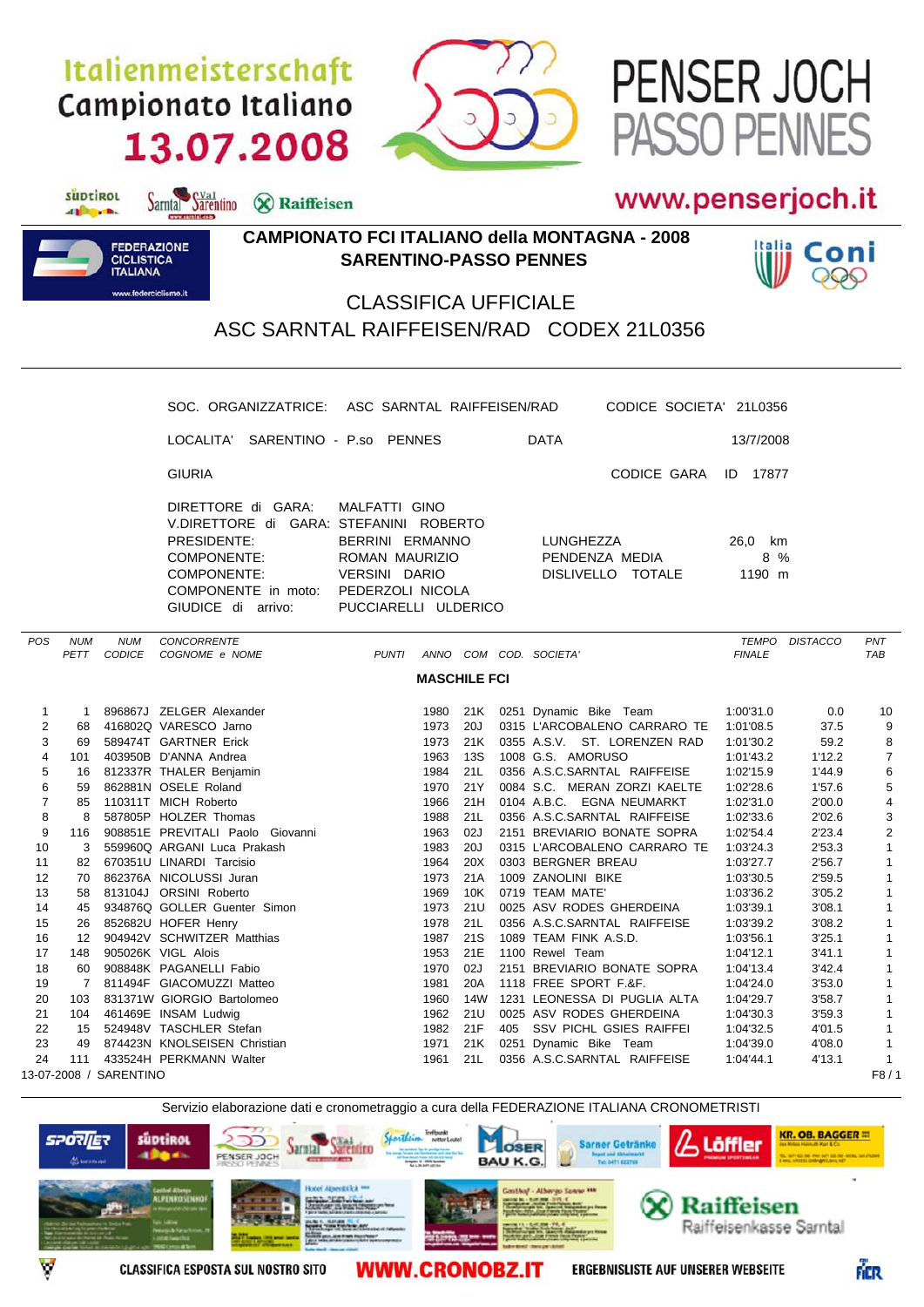| POS      | <b>NUM</b><br>PETT    | <b>NUM</b><br><b>CODICE</b> | CONCORRENTE<br>COGNOME e NOME                                                                                                                                                                                                                 | <b>PUNTI</b> |              |            | ANNO COM COD. SOCIETA'                                                                    | <b>TEMPO</b><br><b>FINALE</b> | <b>DISTACCO</b>    | PNT<br>TAB                   |
|----------|-----------------------|-----------------------------|-----------------------------------------------------------------------------------------------------------------------------------------------------------------------------------------------------------------------------------------------|--------------|--------------|------------|-------------------------------------------------------------------------------------------|-------------------------------|--------------------|------------------------------|
| 25       | 67                    |                             | 816992F TSCHIGG Armin                                                                                                                                                                                                                         |              | 1973         | 21K        | 0251 Dynamic Bike Team                                                                    | 1:04'58.3                     | 4'27.3             | $\mathbf{1}$                 |
| 26       | 102                   |                             | 391672B DELLAGIACOMA Piergiorgio                                                                                                                                                                                                              |              | 1959         | 20J        | 0315 L'ARCOBALENO CARRARO TE                                                              | 1:05'02.4                     | 4'31.4             | $\overline{1}$               |
| 27       | 131                   |                             | 595833A LUPI Goffredo                                                                                                                                                                                                                         |              | 1957         | 09D        | 0752 MARY CONFEZIONI                                                                      | 1:05'05.3                     | 4'34.3             | $\mathbf{1}$                 |
| 28       | 6<br>133              |                             | 867963U FERRARI Thomas<br>608678B PAGLIUCA Francesco                                                                                                                                                                                          |              | 1986         | 21U<br>13S | 0025 ASV RODES GHERDEINA                                                                  | 1:05'06.4                     | 4'35.4             | $\mathbf{1}$                 |
| 29<br>30 | 127                   |                             | 587111E DELLAGIACOMA Marco                                                                                                                                                                                                                    |              | 1956<br>1957 | 20J        | 0617 EFFEDI CASARREDO<br>0315 L'ARCOBALENO CARRARO TE                                     | 1:05'35.9<br>1:05'41.3        | 5'04.9<br>5'10.3   | $\mathbf{1}$<br>$\mathbf{1}$ |
| 31       | 17                    |                             | 867983R TSCHURTSCHENTHALER Peter                                                                                                                                                                                                              |              | 1988         | 21U        | 0025 ASV RODES GHERDEINA                                                                  | 1:05'46.4                     | 5'15.4             | $\mathbf{1}$                 |
| 32       | 66                    |                             | 524905K THALER Arthur Paul                                                                                                                                                                                                                    |              | 1969         | 21E        | 0174 Arsv Vinschgau                                                                       | 1:05'47.4                     | 5'16.4             | $\mathbf{1}$                 |
| 33       | 65                    |                             | 588267B SANIN Reinhard                                                                                                                                                                                                                        |              | 1972         | 21K        | 0251 Dynamic Bike Team                                                                    | 1:05'52.6                     | 5'21.6             | $\mathbf{1}$                 |
| 34       | 88                    |                             | 433347X STUFFER Herbert                                                                                                                                                                                                                       |              | 1968         | 21U        | 0025 ASV RODES GHERDEINA                                                                  | 1:06'05.0                     | 5'34.0             | $\mathbf 1$                  |
| 35       | 134                   |                             | 909502A RIVA Maurizio                                                                                                                                                                                                                         |              | 1954         | 02D        | 3487 AOLOS ETICA                                                                          | 1:06'09.0                     | 5'38.0             | 1                            |
| 36       | 36                    |                             | 884543W PICCINA Simone                                                                                                                                                                                                                        |              | 1975         | 21A        | 1009 ZANOLINI BIKE                                                                        | 1:06'09.8                     | 5'38.8             | $\mathbf{1}$                 |
| 37       | 13                    |                             | 932286P STEINER Thmas                                                                                                                                                                                                                         |              | 1982         | 21K        | 0355 A.S.V. ST. LORENZEN RAD                                                              | 1:06'26.3                     | 5'55.3             | 1                            |
| 38<br>39 | 146<br>$\overline{2}$ |                             | 276490E RIVAROLI Giancarlo<br>894965J AINHAUSER Walter                                                                                                                                                                                        |              | 1952<br>1983 | 10Q<br>21L | 0548 BATTISTELLI EXTERME<br>0356 A.S.C.SARNTAL RAIFFEISE                                  | 1:06'35.0<br>1:06'45.0        | 6'04.0<br>6'14.0   | $\mathbf{1}$<br>$\mathbf{1}$ |
| 40       | 11                    |                             | 916271X SANTA Michael                                                                                                                                                                                                                         |              | 1981         | 21K        | 0251 Dynamic Bike Team                                                                    | 1:07'28.7                     | 6'57.7             | 1                            |
| 41       | 107                   |                             | 884065M MELONI Giancarlo                                                                                                                                                                                                                      |              | 1961         | 18T        | 0391 ASCD IL FORNAIO ATZORI                                                               | 1:07'33.4                     | 7'02.4             | $\mathbf{1}$                 |
| 42       | 91                    |                             | 892724N WIEDENHOFER Ulrich                                                                                                                                                                                                                    |              | 1966         | 21E        | 1100 Rewel Team                                                                           | 1:07'34.3                     | 7'03.3             | $\mathbf{1}$                 |
| 43       | 114                   |                             | 892062J PICHLER Werner                                                                                                                                                                                                                        |              | 1960         | 21E        | 1100 Rewel Team                                                                           | 1:07'46.0                     | 7'15.0             | $\mathbf{1}$                 |
| 44       | 93                    |                             | 839541D PICHLER Stefan                                                                                                                                                                                                                        |              | 1968         | 21K        | 0251 Dynamic Bike Team                                                                    | 1:07'50.9                     | 7'19.9             | $\mathbf{1}$                 |
| 45       | 61                    |                             | 895269H PELLEGRINI Luca                                                                                                                                                                                                                       |              | 1969         | 20A        | 1002 COMANO BIKE                                                                          | 1:08'05.3                     | 7'34.3             | $\mathbf{1}$                 |
| 46       | 52                    |                             | 789080H MANTINGER Robert                                                                                                                                                                                                                      |              | 1973         | 21K        | 0251 Dynamic Bike Team                                                                    | 1:08'16.4                     | 7'45.4             | $\mathbf{1}$                 |
| 47<br>48 | 53<br>29              |                             | 895547Q MAIR Peter<br>641149R PIXNER Juergen                                                                                                                                                                                                  |              | 1973<br>1974 | 21U<br>21L | 0025 ASV RODES GHERDEINA<br>0356 A.S.C.SARNTAL RAIFFEISE                                  | 1:08'21.9<br>1:08'29.8        | 7'50.9<br>7'58.8   | $\mathbf{1}$<br>$\mathbf{1}$ |
| 49       | 77                    |                             | 838278Q BOLOGNA Dieter                                                                                                                                                                                                                        |              | 1968         | 21K        | 0251 Dynamic Bike Team                                                                    | 1:08'34.3                     | 8'03.3             | $\mathbf{1}$                 |
| 50       | 41                    |                             | 480514K CASAGRANDE Giordano                                                                                                                                                                                                                   |              | 1973         | 20M        | 0381 TEAM CARPENTARI                                                                      | 1:08'47.3                     | 8'16.3             | $\mathbf{1}$                 |
| 51       | 143                   |                             | 334810Y KOCH Alois                                                                                                                                                                                                                            |              | 1953         | 21E        | 0174 Arsv Vinschgau                                                                       | 1:08'52.1                     | 8'21.1             | $\mathbf{1}$                 |
| 52       | 142                   |                             | 877144Z GIALDINI Ruggero                                                                                                                                                                                                                      |              | 1950         | 02L        | 1039 77 GUIDIZZOLO                                                                        | 1:09'10.6                     | 8'39.6             | $\mathbf{1}$                 |
| 53       | 50                    |                             | 931695Q LADURNER Harald                                                                                                                                                                                                                       |              | 1971         | 21Y        | 0084 S.C. MERAN ZORZI KAELTE                                                              | 1:09'14.3                     | 8'43.3             | $\mathbf{1}$                 |
| 54       | 118                   |                             | 874430Z RIEDER Bernhard                                                                                                                                                                                                                       |              | 1961         | 21K        | 0251 Dynamic Bike Team                                                                    | 1:09'18.1                     | 8'47.1             | $\mathbf{1}$                 |
| 55       | 132                   |                             | 450640W MERCEDE Francesco                                                                                                                                                                                                                     |              | 1956         | 13P        | 1737 A.S.D. FAN'S CLUB D'AND                                                              | 1:09'28.3                     | 8'57.3             | $\mathbf{1}$                 |
| 56       | 35                    |                             | 461452V IRSARA Michael                                                                                                                                                                                                                        |              | 1975         | 21U        | 0025 ASV RODES GHERDEINA                                                                  | 1:09'35.0                     | 9'04.0             | $\mathbf{1}$                 |
| 57<br>58 | 128<br>122            |                             | 480584J DEMETZ Guido<br>588158E NIEDERSTAETTER Walter                                                                                                                                                                                         |              | 1954<br>1960 | 21U<br>21V | 0025 ASV RODES GHERDEINA<br>0034 TYROLER BIKE TEAM                                        | 1:09'36.3<br>1:09'39.3        | 9'05.3<br>9'08.3   | $\mathbf{1}$<br>$\mathbf{1}$ |
| 59       | 32                    |                             | 587914B TECILLA Daniel                                                                                                                                                                                                                        |              | 1975         | 21T        | 0024 G.S. RUOTE D'ORO                                                                     | 1:09'42.8                     | 9'11.8             | $\mathbf{1}$                 |
| 60       | 119                   |                             | 461793T STAUDER Siegfried Paul                                                                                                                                                                                                                |              | 1959         | 21L        | 0356 A.S.C.SARNTAL RAIFFEISE                                                              | 1:09'44.1                     | 9'13.1             | $\mathbf{1}$                 |
| 61       | 19                    |                             | 856940E VINANTE Hannes                                                                                                                                                                                                                        |              | 1982         | 21H        | 0104 A.B.C. EGNA NEUMARKT                                                                 | 1:10'00.7                     | 9'29.7             | 1                            |
| 62       | 5                     |                             | 895675Y ELLER Andy                                                                                                                                                                                                                            |              | 1980         | 21H        | 0104 A.B.C. EGNA NEUMARKT                                                                 | 1:10'08.0                     | 9'37.0             | $\mathbf{1}$                 |
| 63       | 78                    |                             | 877177S CIPOLLI Marco                                                                                                                                                                                                                         |              | 1966         | 07N        | 0343 A.S.CICLISTICA NOVESE                                                                | 1:10'23.4                     | 9'52.4             | $\mathbf{1}$                 |
| 64       | 79                    |                             | 641505F DEJORI Erich                                                                                                                                                                                                                          |              | 1965         | 21K        | 0251 Dynamic Bike Team                                                                    | 1:10'50.7                     | 10'19.7            | $\mathbf{1}$                 |
| 65       | 40                    |                             | 926236N BLAAS Joachim                                                                                                                                                                                                                         |              | 1973         | 21E        | 0174 Arsv Vinschgau                                                                       | 1:11'17.4                     | 10'46.4            | $\mathbf{1}$                 |
| 66<br>67 | 149<br>31             |                             | 852146S ZORZI Renzo<br>919661H RESCH Christian                                                                                                                                                                                                |              | 1953<br>1975 | 20X<br>21T | 0303 BERGNER BREAU<br>0024 G.S. RUOTE D'ORO                                               | 1:11'19.9<br>1:11'32.1        | 10'48.9<br>11'01.1 | $\mathbf{1}$<br>$\mathbf 1$  |
| 68       | 94                    |                             | 818889A SMANIOTTO Luca                                                                                                                                                                                                                        |              | 1964         | 21K        | 0251 Dynamic Bike Team                                                                    | 1:11'38.9                     | 11'07.9            | $\overline{1}$               |
| 69       |                       |                             | 94 818889A SMANIOTTO Luca<br>55 928782U NOCKER Guenter<br>27 780959M MASTROFABI Alessio<br>155 384674E AMBROGIONI Feliciano                                                                                                                   |              |              |            |                                                                                           | 1:11'40.5                     | 11'09.5            | $\mathbf{1}$                 |
| 70       |                       |                             |                                                                                                                                                                                                                                               |              |              |            | 1969 21U 0025 ASV RODES GHERDEINA<br>1978 10Q 0548 BATTISTELLI EXTERME                    | 1:11'47.6                     | 11'16.6            | $\mathbf{1}$                 |
| 71       | 155                   |                             |                                                                                                                                                                                                                                               |              | 1948         |            | 10Q 0548 BATTISTELLI EXTERME                                                              | 1:11'48.6                     | 11'17.6            | $\mathbf{1}$                 |
| 72       |                       |                             |                                                                                                                                                                                                                                               |              | 1966         | 21U        | 0025 ASV RODES GHERDEINA                                                                  | 1:12'36.3                     | 12'05.3            | $\mathbf{1}$                 |
| 73       |                       |                             |                                                                                                                                                                                                                                               |              | 1960         | 21E        | 1100 Rewel Team                                                                           | 1:13'16.9                     | 12'45.9            | $\mathbf{1}$                 |
| 74       |                       |                             |                                                                                                                                                                                                                                               |              | 1941<br>1945 | 02J<br>21H | 3174 G.S. LE CERE<br>0104 A.B.C. EGNA NEUMARKT                                            | 1:14'01.4<br>1:14'29.9        | 13'30.4<br>13'58.9 | $\mathbf{1}$<br>$\mathbf{1}$ |
| 75<br>76 |                       |                             |                                                                                                                                                                                                                                               |              | 1947         | 07V        | 1616 SOLDATI IMMOBILIARE                                                                  | 1:15'07.3                     | 14'36.3            | $\mathbf{1}$                 |
| 77       |                       |                             |                                                                                                                                                                                                                                               |              | 1977         | 02J        | 2151 BREVIARIO BONATE SOPRA                                                               | 1:15'11.7                     | 14'40.7            | $\mathbf{1}$                 |
| 78       |                       |                             |                                                                                                                                                                                                                                               |              | 1948         | 07V        | 1616 SOLDATI IMMOBILIARE                                                                  | 1:15'24.1                     | 14'53.1            | $\mathbf{1}$                 |
| 79       |                       |                             |                                                                                                                                                                                                                                               |              | 1972 21L     |            | 0356 A.S.C.SARNTAL RAIFFEISE                                                              | 1:15'34.0                     | 15'03.0            | $\mathbf{1}$                 |
| 80       |                       |                             |                                                                                                                                                                                                                                               |              | 1939         | 20K        | 0065 SC STORO                                                                             | 1:15'37.0                     | 15'06.0            | $\mathbf{1}$                 |
| 81       |                       |                             |                                                                                                                                                                                                                                               |              | 1959         | 21L        | 0356 A.S.C.SARNTAL RAIFFEISE                                                              | 1:15'48.6                     | 15'17.6            | $\mathbf{1}$                 |
| 82       |                       |                             |                                                                                                                                                                                                                                               |              | 1945         | 02J        | 3174 G.S. LE CERE                                                                         | 1:16'42.4                     | 16'11.4            | $\mathbf{1}$                 |
| 83       |                       |                             |                                                                                                                                                                                                                                               |              |              |            | 1953 21W 0370 S.C.ALTAIR-MEMBRANE RES                                                     | 1:18'51.9                     | 18'20.9            | $\mathbf{1}$                 |
| 84<br>85 |                       |                             |                                                                                                                                                                                                                                               |              | 1954         | 21L        | 0356 A.S.C.SARNTAL RAIFFEISE                                                              | 1:19'12.0<br>1:19'20.3        | 18'41.0<br>18'49.3 | $\mathbf{1}$<br>$\mathbf{1}$ |
| 86       |                       |                             |                                                                                                                                                                                                                                               |              |              |            | 1973 21K 0251 Dynamic Bike Team<br>1973 21K 0251 Dynamic Bike Team                        | 1:19'49.3                     | 19'18.3            | $\mathbf{1}$                 |
| 87       |                       |                             |                                                                                                                                                                                                                                               |              | 1980         |            | 21H 0104 A.B.C. EGNA NEUMARKT                                                             | 1:19'49.9                     | 19'18.9            | $\mathbf{1}$                 |
| 88       |                       |                             |                                                                                                                                                                                                                                               |              | 1947         | 02J        | 2151 BREVIARIO BONATE SOPRA                                                               | 1:20'46.2                     | 20'15.2            | $\mathbf{1}$                 |
| 89       |                       |                             |                                                                                                                                                                                                                                               |              | 1963         |            | 20K 0065 SC STORO                                                                         | 1:21'58.8                     | 21'27.8            | $\mathbf{1}$                 |
| 90       |                       |                             |                                                                                                                                                                                                                                               |              | 1935         | 21E        | 1100 Rewel Team                                                                           | 1:23'40.3                     | 23'09.3            | $\mathbf{1}$                 |
| 91       |                       |                             |                                                                                                                                                                                                                                               |              | 1946         | 21L        | 0356 A.S.C.SARNTAL RAIFFEISE                                                              | 1:23'46.8                     | 23'15.8            | $\mathbf{1}$                 |
| 92       |                       |                             |                                                                                                                                                                                                                                               |              | 1964         | 21D        | 0188 RSV EDELROT LANA                                                                     | 1:24'24.9                     | 23'53.9            | $\mathbf{1}$                 |
| 93       |                       |                             |                                                                                                                                                                                                                                               |              | 1951         | 20B        | 1175 CICLI BALDO                                                                          | 1:25'03.1                     | 24'32.1            | $\mathbf{1}$                 |
| 94<br>95 |                       |                             |                                                                                                                                                                                                                                               |              | 1943<br>1941 | 05Z        | 21A 1009 TEAM ZANOLINI BIKE<br>0197 DA POLDO                                              | 1:28'28.1<br>1:30'05.5        | 27'57.1<br>29'34.5 | $\mathbf{1}$<br>$\mathbf{1}$ |
| 96       |                       |                             | 21<br>155 384674E AMBROGIONI Felisiano<br>92 934693R WINKLER Josef<br>105 884941J LAGEDER Theodor<br>167 859082V VALSECCHI Renzo<br>167 859082V VALSECCHI Renzo<br>168 587996E DAL BOSCO Ermanno<br>160 914204T TORRI Carlo Alessandro<br>161 |              |              |            |                                                                                           | 1:44'01.6                     | 43'30.6            | $\mathbf{1}$                 |
| 97       |                       |                             | 126 641104D CRAZZOLARA Helmut<br>125 391831K AGNOLIN Franco<br>391831K AGNOLIN Franco                                                                                                                                                         |              |              |            | 1955   21H   0104  A.B.C.   EGNA  NEUMARKT<br>1958    21H   0104  A.B.C.   EGNA  NEUMARKT | 1:45'28.6                     | 44'57.6            | $\mathbf{1}$                 |
|          |                       |                             |                                                                                                                                                                                                                                               |              |              |            |                                                                                           |                               |                    |                              |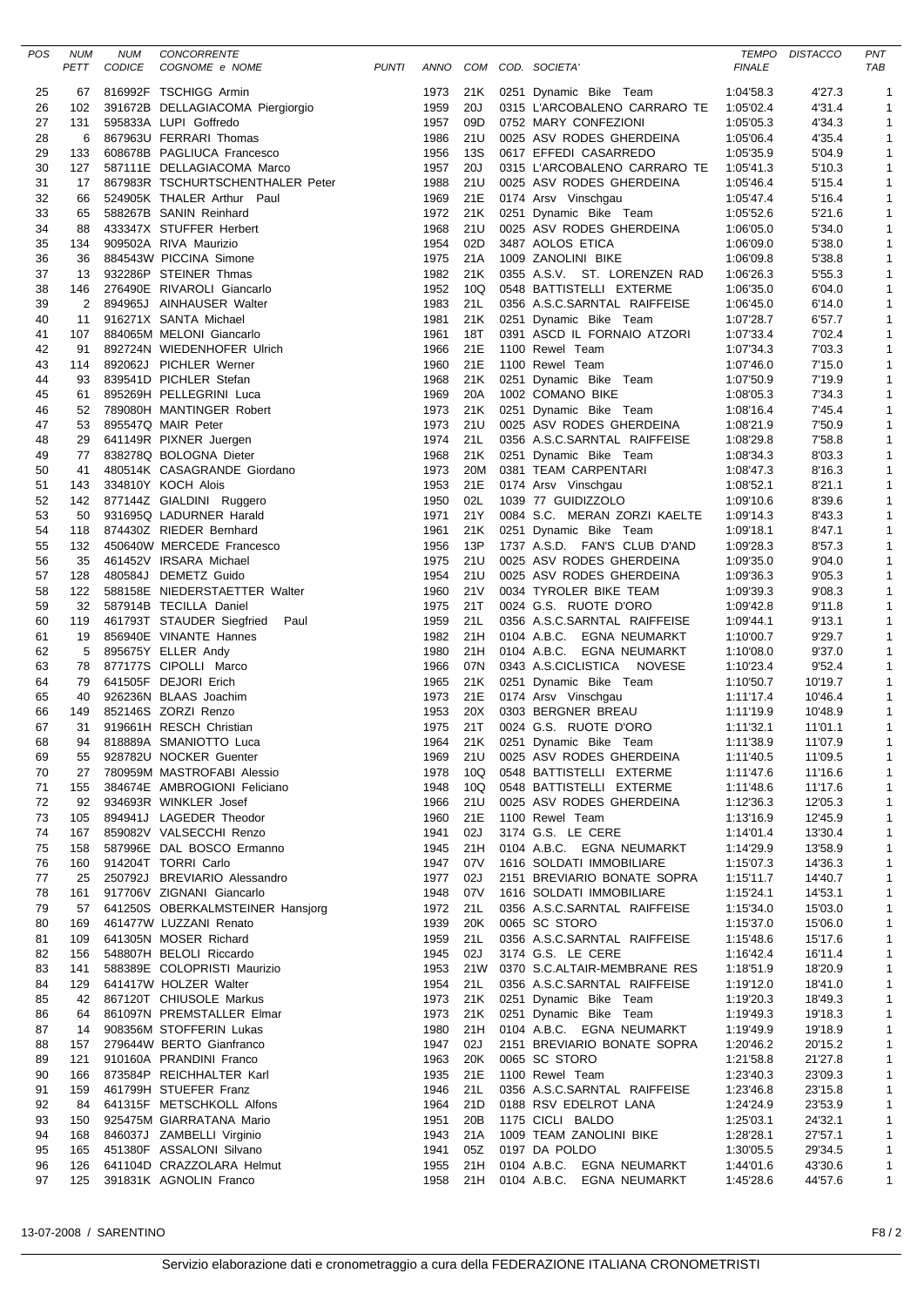|                 | 9                              |                 | 870207N PERATHONER Diego                                | 1987                 | 21U        |  | 0025 ASV RODES GHERDEINA                                    |           |         |                |
|-----------------|--------------------------------|-----------------|---------------------------------------------------------|----------------------|------------|--|-------------------------------------------------------------|-----------|---------|----------------|
|                 | 10                             |                 | 899641A RAFFEINER Philipp                               | 1986                 | 21K        |  | 0251 Dynamic Bike Team                                      |           |         |                |
|                 | 18                             |                 | 783806U ZUGARINI Simone                                 | 1979                 | 10K        |  | 0719 TEAM MATE'                                             |           |         |                |
|                 | 28                             |                 | 837970Z MITTERHOFER Stefan                              | 1975                 | 21E        |  | 0174 Arsv Vinschgau                                         |           |         |                |
|                 | 30                             |                 | 587909X PLATZER Stefan                                  | 1977                 | 21E        |  | 0174 Arsv Vinschgau                                         |           |         |                |
|                 | 33                             |                 | 524760C TSCHENETT Thomas                                | 1978                 | 21E        |  | 0174 Arsv Vinschgau                                         |           |         |                |
|                 | 34                             |                 | 847768L WALLNOEFER Freddi                               | 1974<br>1970         | 21E<br>21U |  | 0174 Arsv Vinschgau<br>0025 ASV RODES GHERDEINA             |           |         |                |
|                 | 43<br>44                       |                 | 854133P GALLIANI Nikolaus<br>641457E GOLLER Flavio      | 1973                 | 21U        |  | 0025 ASV RODES GHERDEINA                                    |           |         |                |
|                 | 47                             |                 | 837979W HOELLRIGL Franz                                 | 1969                 | 21E        |  | 0174 Arsv Vinschgau                                         |           |         |                |
|                 | 48                             |                 | 837981H ILLMER Lorenz                                   | 1973                 | 21E        |  | 0174 Arsv Vinschgau                                         |           |         |                |
|                 | 51                             |                 | 886303T LANZENI Ermanno                                 | 1973                 | 02D        |  | 3487 AOLOS ETICA                                            |           |         |                |
|                 |                                |                 | 54 641333H NIEDEREGGER Wolfgang                         | 1973                 | 21E        |  | 0174 Arsv Vinschgau                                         |           |         |                |
|                 | 56                             |                 | 843845W NOCKER Guenther                                 | 1972                 | 21U        |  | 0025 ASV RODES GHERDEINA                                    |           |         |                |
|                 |                                |                 | 62 854202D PERATHONER Guenther                          | 1972                 | 21U        |  | 0025 ASV RODES GHERDEINA                                    |           |         |                |
|                 | 63                             |                 | 568373Q PLANER Juergen                                  | 1970                 | 21K        |  | 0251 Dynamic Bike Team                                      |           |         |                |
|                 | 75                             |                 | 588428V BACHMANN Robert                                 | 1964                 | 21R        |  | 1017 TEAM IDECOM-TERLAN/TERL                                |           |         |                |
|                 | 76                             |                 | 909617C BERTELLA Martino                                | 1964                 | 21H        |  | 0104 A.B.C. EGNA NEUMARKT                                   |           |         |                |
|                 | 80                             |                 | 628531T DI GERONIMO Michele                             | 1966                 | 20A        |  | 1118 FREE SPORT F.&F.                                       |           |         |                |
|                 | 81                             |                 | 433587H GERSTGRASSER Bernhard                           | 1967                 | 21Y        |  | 0084 S.C. MERAN ZORZI KAELTE                                |           |         |                |
|                 | 83<br>86                       |                 | 877179C MANTOVANI Massimo<br>459192X PITSCHEIDER Werner | 1964<br>1968         | 07N<br>21E |  | 0343 A.S.CICLISTICA<br><b>NOVESE</b><br>0174 Arsv Vinschgau |           |         |                |
|                 | 87                             |                 | 387665G PLATZGUMMER Alois                               | 1964                 | 21E        |  | 0174 Arsv Vinschgau                                         |           |         |                |
|                 | 89                             |                 | 852671G THURNER Erich                                   | 1964                 | 21L        |  | 0356 A.S.C.SARNTAL RAIFFEISE                                |           |         |                |
|                 | 90                             |                 | 903082J VALSECCHI Luca Angelo                           | 1967                 | 02D        |  | 3487 AOLOS ETICA                                            |           |         |                |
|                 | 100                            |                 | 435552P BIANCO Moreno                                   | 1963                 | 03V        |  | 1776 G.S. CICLI ZAVARISE                                    |           |         |                |
|                 | 106                            |                 | 459146G MARTIN Josef                                    | 1963                 | 21E        |  | 0174 Arsv Vinschgau                                         |           |         |                |
|                 | 108                            |                 | 853288A MOSER Albert                                    | 1961                 | 21L        |  | 0356 A.S.C.SARNTAL RAIFFEISE                                |           |         |                |
|                 | 110                            |                 | 387664F NEUMAIR Walter                                  | 1963                 | 21E        |  | 0174 Arsv Vinschgau                                         |           |         |                |
|                 |                                |                 | 112 909503B PERNIGONI Giorgio                           | 1961                 | 02D        |  | 3487 AOLOS ETICA                                            |           |         |                |
|                 | 113                            |                 | 856400A PERTNER Hubert                                  | 1962                 | 21K        |  | 0251 Dynamic Bike Team                                      |           |         |                |
|                 | 115                            |                 | 451907U POMA Oscar                                      | 1959                 | 02D        |  | 3487 AOLOS ETICA                                            |           |         |                |
|                 |                                |                 | 117 633328C RENGA Pasquale                              | 1960                 | 13P        |  | 1737 A.S.D. FAN'S CLUB D'AND                                |           |         |                |
|                 | 120                            |                 | 334513J TSCHURTSCHENTHALER Herbert M                    | 1959                 | 21U        |  | 0025 ASV RODES GHERDEINA                                    |           |         |                |
|                 | 130                            |                 | 219413T JANES Silvano                                   | 1955                 | 20X        |  | 0303 BERGNER BREAU                                          |           |         |                |
|                 |                                |                 | 135 516126D SOLETTI Ivano                               | 1956                 | 02D        |  | 3487 AOLOS ETICA                                            |           |         |                |
|                 | 140                            |                 | 516226R BREVIARIO Maurizio<br>321834P KOSTNER Viktor    | 1950<br>1950         | 02J<br>21U |  | 2151 BREVIARIO BONATE SOPRA<br>0025 ASV RODES GHERDEINA     |           |         |                |
|                 | 144                            |                 | 145 830432P PLATI Romano                                | 1949                 | 02D        |  | 3487 AOLOS ETICA                                            |           |         |                |
|                 | 147                            |                 | 260520P STROBL Karl Heinz                               | 1949                 | 21Y        |  | 0084 S.C. MERAN ZORZI KAELTE                                |           |         |                |
|                 |                                |                 |                                                         |                      |            |  |                                                             |           |         |                |
| NON ARRIVATI    |                                | 3               |                                                         |                      |            |  |                                                             |           |         |                |
|                 |                                |                 |                                                         |                      |            |  |                                                             |           |         |                |
|                 | 4                              |                 | 922052M DISSERTORI Armin                                | 1982 21V             |            |  | 0308 KSV - FOR FUN CYCLING T                                |           |         |                |
|                 | 46                             |                 | 832616M GOETSCH Markus                                  |                      | 1972 21K   |  | 0251 Dynamic Bike Team                                      |           |         |                |
|                 |                                |                 | 136 841954Z SELLA Moreno                                | 1957                 | 03Z        |  | 2049 UNIONE CICLISTICA BIGA                                 |           |         |                |
|                 |                                |                 |                                                         |                      |            |  |                                                             |           |         |                |
| SQUALIFICATI    |                                | 0               |                                                         |                      |            |  |                                                             |           |         |                |
|                 |                                |                 |                                                         | <b>FEMMINILE FCI</b> |            |  |                                                             |           |         |                |
|                 |                                |                 |                                                         |                      |            |  |                                                             |           |         |                |
| 1               |                                |                 | 180 881395J CORONA Anna                                 | 1961                 | 03K        |  | 2692 AR-TEAM ARMISTIZIO                                     | 1:11'56.3 | 0.0     | 10             |
| 2               |                                |                 | 170 926238Y ILLMER Marina                               | 1975                 |            |  | 21E 0174 Arsv Vinschgau                                     | 1:14'02.3 | 2'06.0  | 9              |
| 3               |                                |                 | 172 641251P TASSER Andrea                               | 1979                 | 21L        |  | 0356 A.S.C.SARNTAL RAIFFEISE                                | 1:15'33.2 | 3'36.9  | 8              |
| 4               |                                |                 | 181 933760E HUBER Gerlinde                              | 1965                 | 21L        |  | 0356 A.S.C.SARNTAL RAIFFEISE                                | 1:17'24.9 | 5'28.6  | $\overline{7}$ |
| 5               |                                |                 | 173 867123J UNTERHOFER Monika                           | 1976                 | 21K        |  | 0251 Dynamic Bike Team                                      | 1:20'15.2 | 8'18.9  | 6              |
| 6               |                                |                 | 174 886881F VALENTE Roberta                             | 1969                 | 20J        |  | 0315 L'ARCOBALENO CARRARO TE                                | 1:21'22.2 | 9'25.9  | 5              |
| $\overline{7}$  |                                |                 | 183 910157T GRASSI Nicoletta                            | 1966                 |            |  | 20K 0065 SC STORO                                           | 1:21'57.9 | 10'01.6 | 4              |
| 8               |                                |                 | 182 459446D VASSELAI Brigitte                           | 1962                 | 21L        |  | 0356 A.S.C.SARNTAL RAIFFEISE                                | 1:22'11.2 | 10'14.9 | 3              |
| 9               |                                |                 | 175 933765X VIGL Edith                                  | 1971                 |            |  | 21L 0356 A.S.C.SARNTAL RAIFFEISE                            | 1:40'30.4 | 28'34.1 | $\overline{2}$ |
|                 |                                |                 |                                                         |                      |            |  |                                                             |           |         |                |
| <b>ISCRITTI</b> |                                | 11<br>$\ldots$  |                                                         |                      |            |  |                                                             |           |         |                |
|                 |                                |                 |                                                         |                      |            |  |                                                             |           |         |                |
| NON PARTITI     |                                | $\mathbf 1$     |                                                         |                      |            |  |                                                             |           |         |                |
|                 |                                |                 | 171 433578X SCHULER Monica                              |                      |            |  | 1969 21E 0174 Arsv Vinschgau                                |           |         |                |
|                 |                                |                 |                                                         |                      |            |  |                                                             |           |         |                |
|                 |                                | NON ARRIVATI  1 |                                                         |                      |            |  |                                                             |           |         |                |
|                 |                                |                 |                                                         |                      |            |  |                                                             |           |         |                |
|                 |                                |                 | 184 820997L STEVANATO Lucia                             | 1958                 |            |  | 1014 U.C. DONNA CROLINA FIES                                |           |         |                |
|                 |                                |                 |                                                         |                      |            |  |                                                             |           |         |                |
|                 | F8/3<br>13-07-2008 / SARENTINO |                 |                                                         |                      |            |  |                                                             |           |         |                |

*POS NUM NUM CONCORRENTE TEMPO DISTACCO PNT*

PETT CODICE COGNOME e NOME **FUNTI ANNO COM COD.** SOCIETA'

ISCRITTI ...... 140 NON PARTITI ... 40